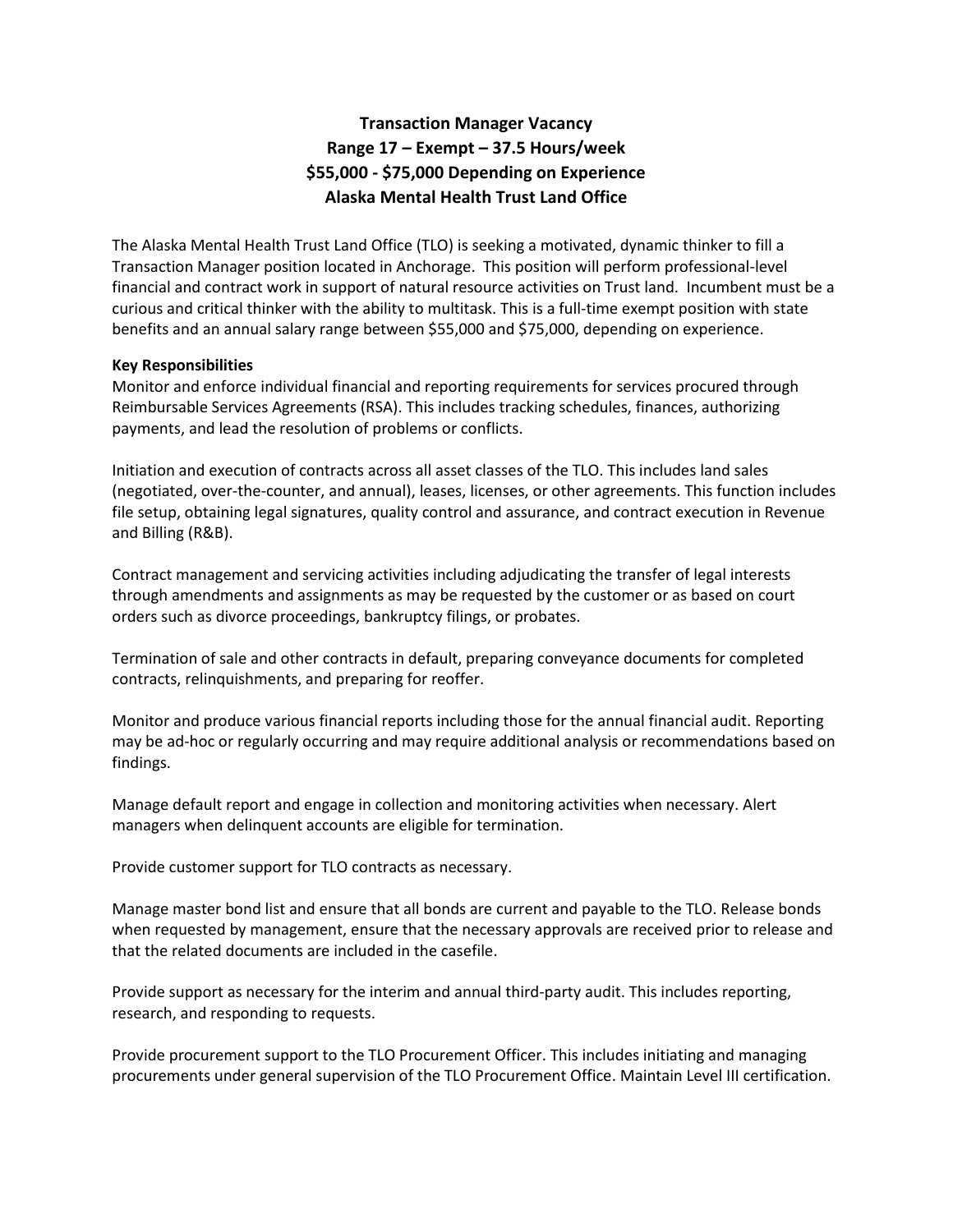Provide accounts payable support as necessary.

Complete journal entries and include all relevant backup with the request.

Primary support and technical expert for all agreement entries and updates in R&B. This includes problem-solving, researching account issues, and making recommendations as necessary to maintain accounts.

Provides backup administrative support in the event that both the Administrative Assistant and the Executive Assistant are absent. This is de minimis and not a defining characteristic of the position.

#### **Our ideal candidate will have some or all of the following desired strengths:**

Ability to provide clear and concise recommendations to management after identifying issues and developing solutions.

Ability to solve problems that might not have defined solutions.

Knowledge of administrative processes necessary to support the operations of a business, such as financial monitoring, accounts payable/receivable, or procurement.

Ability to apply basic accounting principles such as journal entries and internal controls.

Skill in organizing workloads, setting priorities, and work on multiple projects with overlapping timelines.

Skill in interpreting and applying a variety of rules and instructions including the statutes, regulations, policies, and procedures of the State of Alaska. Additionally, it is necessary to have the ability to determine how the legal and procedural requirements in these areas relate to operations and administrative policies of the TLO.

Ability to work effectively with senior management and adapt quickly to changing priorities.

Strong organizational skills and the ability to manage a workload relying on many players with multiple moving pieces.

Self-motivated with the ability to work independently or in a collaborative environment.

Possess excellent oral and written communication skills with the ability to distill information for decision-makers in a concise fashion.

Familiarity or experience with Revenue & Billing (R&B), or LAS (Land Administration System).

Ability to compare data from a variety of sources for accuracy and thoroughness, identifying discrepancies, and making corrections.

Skill in Microsoft Office software suite including Word, Excel, and Outlook. Must have the ability to develop useful Excel spreadsheets that utilize formulas and makes computations.